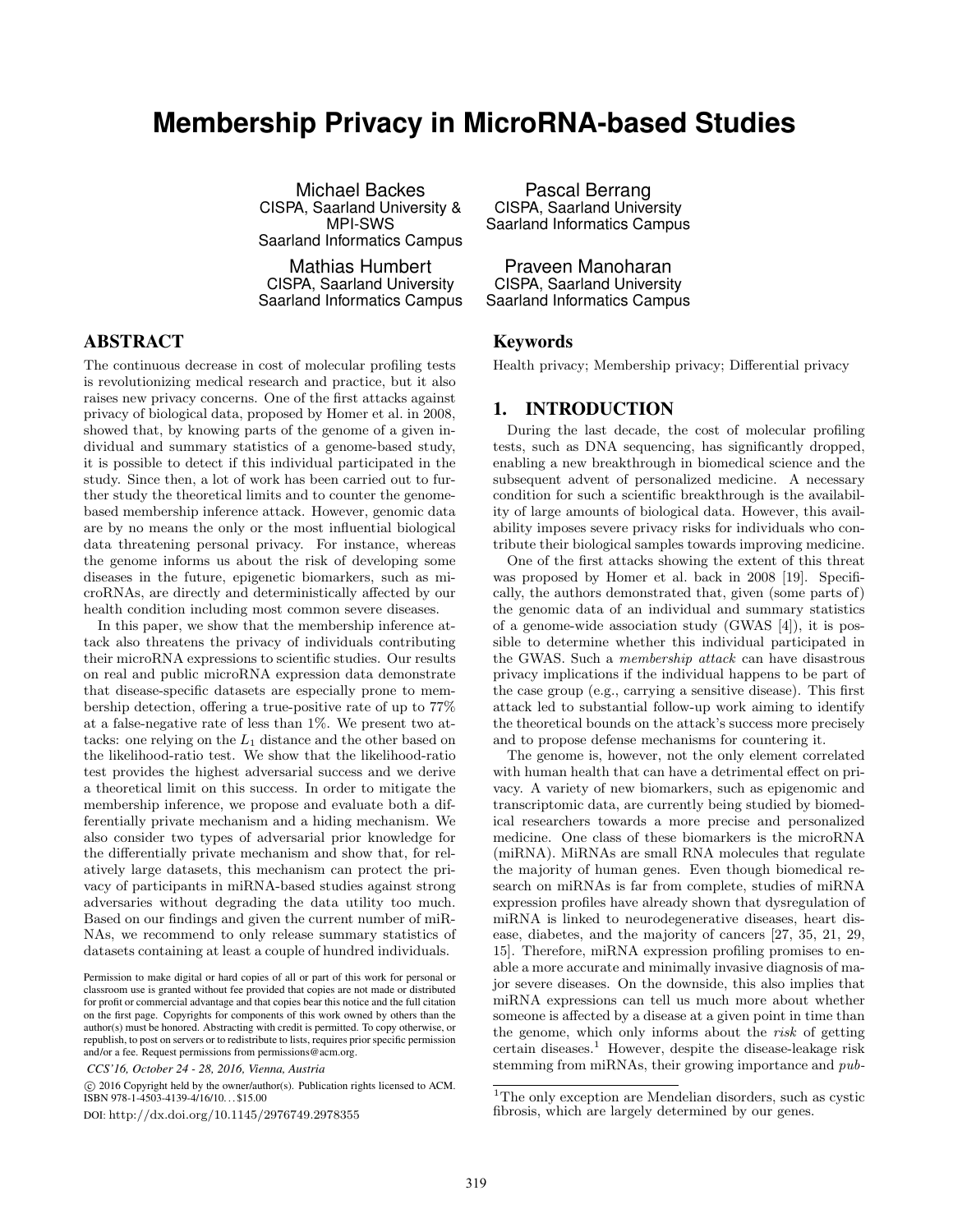lic availability in biomedical databases,<sup>2</sup> privacy of miRNA data has been largely overlooked by the research community. Moreover, as miRNAs might not be strictly defined as genetic information, it is still unclear if the current genetic nondiscrimination laws, such as the US Genetic Information Nondiscrimination Act, would apply to them [30, 14].

#### *Contributions.*

In this paper, we first study whether, and to what extent, membership inference can be successfully carried out against miRNA expression datasets. Notable challenges we needed to overcome are that miRNA expressions are realvalued rather than discrete, but of several orders of magnitude lower dimension and more noisy than genomic data. Indeed, whereas a genome typically contains tens of millions of single nucleotide polymorphisms (SNPs), there are currently only around five thousand identified miRNAs.

We present two attacks, one based on the  $L_1$  distance, as proposed by Homer et al. in their seminal work, and another based on the likelihood-ratio (LR) test, which is optimal, in the sense that it achieves maximum attack true-positive rate at a given false-positive level. For the latter attack, we also derive the theoretical relation between true-positive rate, false-positive rate, number of miRNAs and number of individuals in the dataset. This relation is especially valuable as it is independent of the actual individual miRNA expression values and of any population-wide statistics.

Our experimental results demonstrate that, in general, the  $L_1$  distance attack performs a bit worse than the LR attack, as expected, and that the LR theoretical relation provides bounds that are slightly lower than the power of the empirical LR test (i.e., the LR attack with actual miRNA expression data). Finally, we show that the membership inference attack is a lot more successful against datasets composed of participants carrying a specific disease than randomly generated datasets. This is essentially due to the fact that miRNA expressions are highly affected by the health status of their owner, much more than genomic data. The latter result tells us that the theoretical relation on the LR test has to be taken very cautiously regarding the privacy levels it provides to miRNA-based studies in practice.

Second, given the extent of the threat to membership privacy, we propose and evaluate both a perturbative, differentially private mechanism and a hiding mechanism for countering the membership attack. More precisely, we first study two variants of the perturbative algorithm assuming different prior knowledge of the attacker. We show that, in our context, it does not make a substantial difference to the membership of a victim whether to assume an attacker knowing bounded or unbounded priors. Then, we evaluate the impact of both protection mechanisms (perturbative and hiding) on mitigating the success of the attacks. For the perturbative noise mechanism, we also thoroughly study the evolution of noise and its impact on utility, as it can lead to prohibitive loss for research and medical utility. One key observation is that the differentially private mechanism is able to reduce the attacks' power to nearly random guessing, whereas the hiding method is not. Moreover, the attack is in general very robust to hiding miRNA means. Finally, we notice that the attack and differentially private mechanism are influenced mostly by the number of individuals in the dataset. Based on our analytical and experimental results, given the current number of miRNAs, we recommend to only release summary statistics of datasets including at least a couple of hundred individuals.

#### *Organization.*

In Section 2, we introduce the required background and the adversarial model. In Section 3, we present analytical and experimental results of the membership inference attack against miRNA-based studies. In Section 4, we introduce defense mechanisms for countering the attack, and evaluate the privacy and utility they provide. We present the related work in Section 5 before concluding in Section 6.

# 2. PRELIMINARIES

In this section, we briefly present the required background on microRNA expressions, then describe our threat model, and finally review the basic definitions of differential privacy and membership privacy, which will be used in this work.

#### 2.1 MicroRNA Expressions

MicroRNAs (abbreviated miRNAs) are small non-coding RNA molecules that regulate gene expression in plants and animals. These molecules notably regulate 60% of the genes coding human proteins [17]. Currently, there are more than 5,000 miRNAs known in human beings [8], and this number will certainly keep increasing [26].

A miRNA expression is a (positive) real value quantified in a two-step polymerase chain reaction (PCR) process that measures how much the miRNA is active in a given cell or tissue. A miRNA expression profile represents the set of miRNA expressions of an individual at one point in time.

Biomedical research is especially interested in discovering how miRNA expressions affect human pathologies. Recent studies of miRNA expression profiling have already demonstrated that dysregulation of miRNA is linked to neurodegenerative diseases (Alzheimer's and Parkinson's), heart diseases, diabetes, and the majority of cancers [27, 35, 21, 29, 15]. Hence, miRNA expression profiling promises to enable a more accurate, earlier and minimally invasive diagnosis of severe diseases.

Especially when taken from blood samples, miRNAs represent a non-invasive diagnosis and have been shown to help identify severe diseases such as cancers or Alzheimer's [22, 24]. In this work, we focus on membership privacy in the context of blood-based miRNAs. A summary of the relation between miRNA and human pathologies can be found in the Human miRNA Disease Database [6].

#### 2.2 Threat Model

The adversary's goal is to determine whether a specific person (referred to as victim) is a member of a group of study, that we will refer to as a pool.

First, we assume the adversary has access to the exact miRNA expression profile  $\mathbf{x}^v \in \mathbb{R}^m$  of the victim v. Such data can be easily extracted from a blood sample of the victim, for a few hundreds dollars (and the cost will certainly decrease over time). Full individual miRNA expression data are also increasingly available in public research databases, such as the Gene Expression Omnibus (GEO) [3] or ArrayExpress [1] databases. Furthermore, this data could be collected by hacking a healthcare provider server, e.g., a

 $2$ The current most prominent examples are the Gene Expression Omnibus (GEO) [3] and the ArrayExpress [1] databases.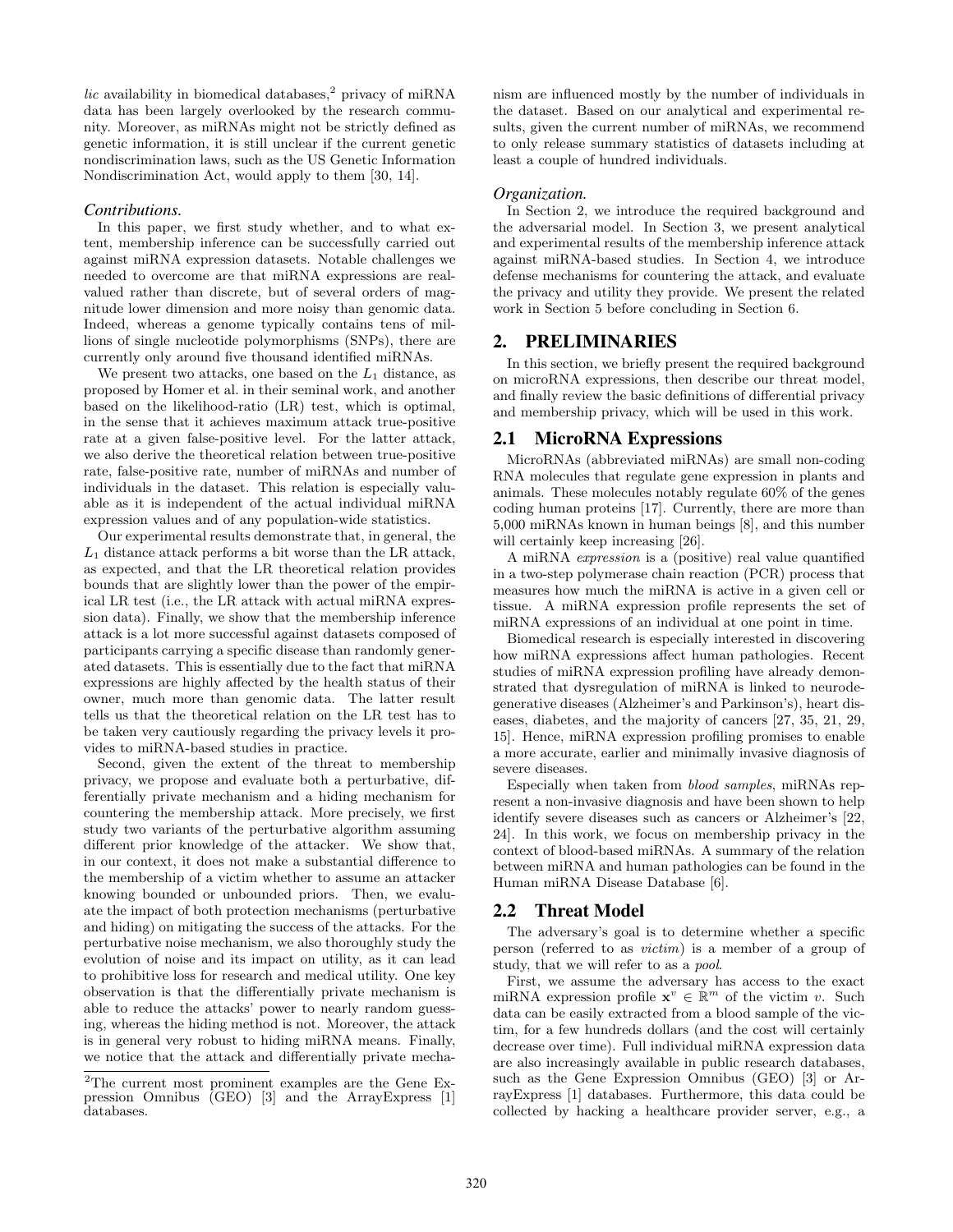hospital server. Indeed, healthcare companies are facing an increasing number of cyber attacks [7] such as the Anthem's breach, in which the medical records of around 80 million patients were leaked [5].

Also note that we will assume that the victim's profile to which the adversary has access and the profile the victim contributed to the pool were collected at the same time. Although miRNA expressions can vary in time, previous work has shown that miRNA expression profiles can be efficiently linked over time frames of up to one year [9].

Second, we assume the adversary has access to some summary statistics released for the pool. Formally, the pool is defined as a set  $\mathcal{T} \in \mathbb{R}^{n \times m}$  containing the miRNA expression profiles of n entities gathered from an underlying population  $U$ , where each profile is a vector of m real values representing the expression of every miRNA. Such pools of individuals are typically used by biomedical researchers in order to infer associations between miRNAs and diseases. If significant associations exist, the researchers publish their results in articles (typically available online) along with summary statistics about their pool, such as mean values of miRNA expressions. In this work, we assume mean statistics are available to the adversary, but other statistics could also be accessed, even further increasing the adversary's power.

Finally, we assume the adversary has also access to general miRNA expression statistics of the underlying population  $\mathcal{U}$ , the so-called reference population. Currently, these statistics have to be estimated by the adversary using a subset of  $U$ , but we expect that population-wide statistics will soon become publicly available, as for genomic data.

### 2.3 Differential and Membership Privacy

In this work, beyond presenting attacks against membership privacy in miRNA-based studies, we also propose countermeasures, notably relying on differential privacy [10]. We review here the definitions and results on differential privacy and positive membership privacy relevant to this paper.

DEFINITION 1 (DIFFERENTIAL PRIVACY [10]). A mechanism  $A$  provides  $\epsilon$ -differential privacy if and only if for any two datasets  $T_1$  and  $T_2$  differing in one element, and any  $S \subseteq \text{range}(\mathcal{A})$ , it holds that

$$
\Pr[\mathcal{A}(T_1) \in S] \le e^{\epsilon} \cdot \Pr[\mathcal{A}(T_2) \in S]
$$

In this paper, we will also discuss a relaxed version of differential privacy, membership privacy, that ideally allows for smaller utility loss and at the same time satisfactory privacy guarantees under relaxed adversarial assumptions. Positive membership privacy, proposed by Li et al. [25], potentially allows to bound the change in the adversary's belief regarding an entity's membership in a database after observing some statistics of the database.

DEFINITION 2 (POSITIVE MEMBERSHIP PRIVACY [25]). A mechanism A provides  $(\gamma, \mathbb{D})$ -positive membership privacy (PMP) under a distribution family  $\mathbb{D}$ , where  $\gamma > 1$  if and only if for any  $S \subseteq \text{range}(\mathcal{A})$ , any distribution  $D \in \mathbb{D}$  and any entity  $t \in \mathcal{U}$ , it holds that

$$
\Pr_{D,A}\left[t \in T \mid \mathcal{A}(T) \in S\right] \leq \gamma \cdot \Pr_{D}\left[t \in T\right]
$$
\n(1)

$$
\Pr_{D,\mathcal{A}}\left[t \notin T \mid \mathcal{A}(T) \in S\right] \ge \frac{1}{\gamma} \cdot \Pr_{D}\left[t \notin T\right] \tag{2}
$$

In general,  $(e^{\epsilon}, \mathbb{D})$ -membership privacy and  $\epsilon$ -differential privacy are equivalent for arbitrary distribution families D, and thus require the same amount of noise. However, the required amount of noise can be reduced by restricting the distribution families, assuming prior bounds on the probability of membership. In particular, if the membership probability  $p_t$  of an entity t to a database is restricted to  $p_t \in [a, b] \cup \{0, 1\}$ , for  $0 < a \leq b \leq 1$ , then achieving weaker differential privacy is sufficient to achieve (positive) membership privacy, as shown by Tramèr et al. [32].

THEOREM 1 (TRAMER ET AL. [32]). A mechanism  $A$ provides  $(\gamma, \mathbb{D}_B^{[a,b]})$ -PMP for some  $0 < a \leq b < 1$ , if A  $satisfies$   $\epsilon$ -differential privacy for

$$
e^{\epsilon} = \begin{cases} \min(\frac{(1-a)\gamma}{1-a\gamma}, \frac{\gamma+b-1}{b}) & \text{if } a\gamma < 1, \\ \frac{\gamma+b-1}{b} & \text{otherwise.} \end{cases} \tag{3}
$$

# 3. MEMBERSHIP INFERENCE ATTACK

In this section, we first introduce the two test statistics used in our attack, one that is based on the approach proposed by Homer et al. [19] and another that relies on the likelihood ratio test. Then, we evaluate both approaches using a real dataset containing more than 1,000 miRNA expression profiles [23] and compare their performance.

### 3.1 Analytical Results

The mean of miRNA expression values is one of the most frequently released summary statistics in miRNA-based studies. Indeed, for studies which aim to discover associations between dysregulated miRNAs and diseases, it is crucial to disclose the mean of miRNA expression values over all case samples (individuals carrying the disease of interest to the study) and, separately, over all control samples. Another statistic used for the same purpose is the  $p$ -value of the  $t$ test. We show, in the following, that, in many cases, the average values of miRNAs are already sufficient to identify participation of a victim in a miRNA-based pool.

The expression value of the miRNA  $j$  of the individual  $i$ is denoted by  $x_j^i \in \mathbb{R}$ .  $\mathbf{x}^i \in \mathbb{R}^m$  is the vector of all miRNA expression values of the individual i. Further,  $\mu_i$  denotes the average expression value of miRNA  $j$  in the reference population, while  $\hat{\mu}_i$  denotes the average of miRNA j's expression value in the pool.

# *3.1.1* L<sup>1</sup> *Distances Difference*

In order to determine whether a victim  $v$  is part of the pool, extending Homer et al.'s idea to real-valued miRNA expression profiles, one can simply compare the distances between (i)  $x_j^v$  and  $\mu_j$ , and (ii)  $x_j^v$  and  $\hat{\mu}_j$ . By computing the difference between these distances we obtain the following statistic:

$$
D(x_j^v) = |x_j^v - \mu_j| - |x_j^v - \hat{\mu}_j| \tag{4}
$$

Under the null hypothesis, if  $x_j^v$  is not part of the pool,  $D(x_j^v)$  should approach zero. Under the alternative hypothesis, where  $x_j^v$  is member of the pool, it should be greater than zero because the victim's contribution  $x_j^v$  to  $\hat{\mu}_j$  will shift  $\hat{\mu}_j$  away from  $\mu_j$ . When  $D(x_j^v)$  is negative,  $x_j^v$  is further away from the pool than from the reference population, and thus even less likely to be part of the pool.

Following from the central limit theorem, if the number of miRNAs is sufficiently high, the sum of  $D(x_j^v)$  over all miRNAs  $j$  will converge to the normal distribution. Hence, we use the one-sample *t*-test to determine whether the person of interest  $v$  is part of the pool: If the test is strictly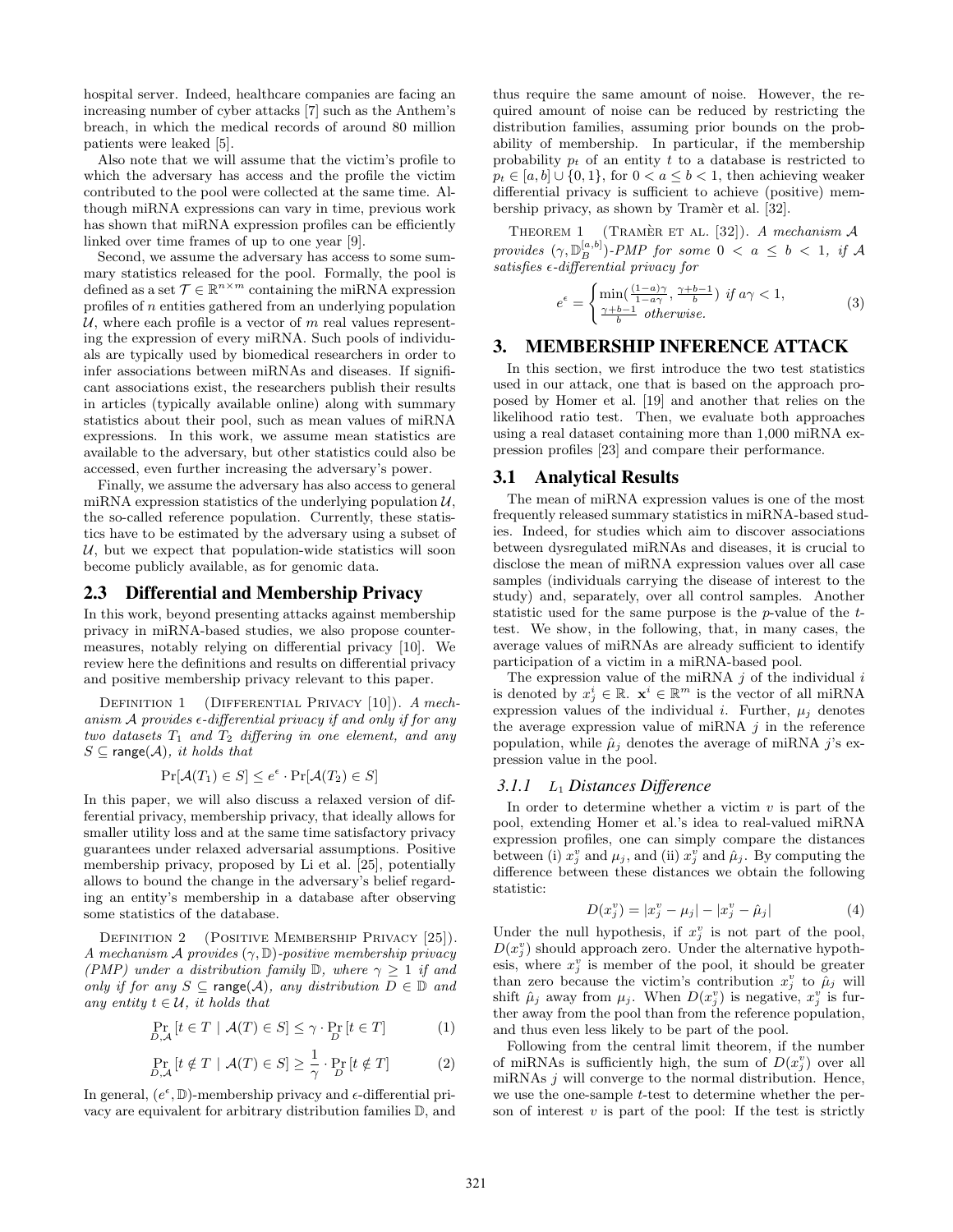greater than a threshold, we assume  $v$  is part of the pool and, otherwise, that  $v$  is not in the pool.

# *3.1.2 Likelihood-Ratio Test*

Although the aforementioned test can be very accurate, there is no known theoretical guarantee on the power<sup>3</sup> of detection it can achieve. Thus, it is possible that another approach could provide better attack power. We therefore also propose and evaluate a test statistic based on the likelihoodratio test (LR test).

This method has the non-negligible advantage of attaining the maximum achievable power for a given false-positive level and thus, provides a theoretical limit on the maximum detection power of the adversary, according to the Neyman-Pearson lemma. This lemma states that the exact LR test achieves the maximum power at a given false-positive level in binary hypothesis testing [28]. Furthermore, in the context of genomic privacy, the LR test has been empirically shown to be more powerful than Homer et al.'s attack, especially for small false-positive levels [31]. Before deriving the exact likelihood-ratio statistic for miRNA expression profiles, we have to impose some assumptions on their characteristics.

First, we assume that  $m$  iRNAs are independent<sup>4</sup> and that the expression value of each miRNA  $j$  is distributed according to a normal distribution (with different parameters for the reference population and the pool). Note that the normal distribution is the distribution that best fits the distributions observed from our miRNA expression dataset. For the reference population, we denote the mean by  $\mu_j$  and the standard deviation by  $\sigma_j$ . For the pool, we denote them by  $\hat{\mu}_j$  and  $\hat{\sigma}_j$  respectively. Note that a deviation from the Neyman-Pearson lemma might occur if, for example, the miRNAs are only approximately normally distributed.

Under the null hypothesis that the victim is not part of the pool, this victim's miRNA expressions are drawn from the reference population as defined above, i.e., each miRNA expression  $j$  of individual  $v$  is drawn with the probability density:

$$
f(x_j^v) = \frac{1}{\sqrt{2\pi}\sigma_j} e^{-\frac{x_j^v - \mu_j}{2\sigma_j^2}}
$$
(5)

Similarly, under the alternative hypothesis, following a similar reasoning as in the theoretical analysis of [31], we consider the miRNA expressions of the victim to be drawn according to the probability distribution of the pool:

$$
\hat{f}(x_j^v) = \frac{1}{\sqrt{2\pi}\hat{\sigma}_j} e^{-\frac{x_j^v - \hat{\mu}_j}{2\hat{\sigma}_j^2}}
$$
(6)

We can then derive the following likelihood ratio between the alternative and the null hypotheses:

$$
LR = \frac{\sigma}{\hat{\sigma}} e^{\frac{x_j^v - \mu_j}{2\sigma_j^2} - \frac{x_j^v - \hat{\mu}_j}{2\hat{\sigma}_j^2}}
$$
(7)

Hence, the log-likelihood ratio over all miRNAs can then be

written as:

$$
LLR = \sum_{j=1}^{m} \frac{(x_j^v - \mu_j)^2}{2\sigma_j^2} - \frac{(x_j^v - \hat{\mu}_j)^2}{2\hat{\sigma}_j^2} + \log \frac{\sigma_j}{\hat{\sigma}_j} \tag{8}
$$

If the adversary has access to the average values  $\hat{\mu}_i$  of miRNA expressions in the pool, as assumed in this paper, he still has to derive  $\mu_i$ ,  $\sigma_j$ , and  $\hat{\sigma}_j$ . The reference population's parameters  $\mu_i$  and  $\sigma_j$  can be approximated by relying on publicly available datasets of miRNA expression levels. In Subsection 3.2, we approximate these parameters with our dataset of miRNA expressions. Finally, the adversary still needs to estimate  $\hat{\sigma}_j$ . For large n, the standard deviation should be very close to the standard deviation in the reference population because participants in the pool are supposed to come from the same reference population. Hence,  $\hat{\sigma}_i \approx \sigma_i$  is the best approximation the adversary can make about  $\hat{\sigma}_j$ . In our evaluation, we will compute both the LR with the exact standard deviation  $\hat{\sigma}_i$  and with  $\hat{\sigma}_i = \sigma_i$ , and compare the outcomes.

We now present the theoretical approximation on the maximum achievable power given the false-positive rate, the number of miRNAs, and the number of individuals in the pool.

THEOREM 2. Assuming  $\forall j : \sigma_j \approx \hat{\sigma}_j$ , the relation between the power  $\beta$ , the false-positive rate  $\alpha$ , the number of miRNAs m, and the number of individuals n in the pool is

$$
z_{\alpha} + z_{1-\beta} \approx \sqrt{\frac{2m}{n^2}},\tag{9}
$$

where  $z_x$  is the 100(1-x)th percentile of the standard normal distribution.

PROOF. First of all, we need to compute the statistics of the LLR defined in (8) under the null and the alternative hypotheses. Focusing on a single miRNA j's expression (i.e., one term of the LLR sum), we have the following mean  $\mu_{i,0}$ under the null hypothesis:

$$
\mu_{j,0} := E[LLR_j | H_0] = \frac{1}{2\sigma_j^2} \int_{-\infty}^{\infty} (x_j - \mu_j)^2 f(x_j) dx_j \quad (10)
$$

$$
- \frac{1}{2\hat{\sigma}_j^2} \int_{-\infty}^{\infty} (x_j - \hat{\mu}_j)^2 f(x_j) dx_j + \log \frac{\sigma_j}{\hat{\sigma}_j} \int_{-\infty}^{\infty} f(x_j) dx_j \quad (11)
$$

$$
= \frac{1}{2} - \frac{1}{2\hat{\sigma}_j^2} \int_{-\infty}^{\infty} (x_j - \hat{\mu}_j)^2 f(x_j) dx_j + \log \frac{\sigma_j}{\hat{\sigma}_j}
$$
(12)

$$
= \frac{1}{2} - \frac{1}{2\hat{\sigma}_j^2} \int_{-\infty}^{\infty} (x_j - \mu_j - \frac{x_j - \mu_j}{n})^2 f(x_j) dx_j + \log \frac{\sigma_j}{\hat{\sigma}_j}
$$
\n(13)

$$
=\frac{1}{2}-\frac{\sigma_j^2}{2\hat{\sigma}_j^2}+\frac{\sigma_j^2}{n\hat{\sigma}_j^2}-\frac{\sigma_j^2}{2n^2\hat{\sigma}_j^2}+\log\frac{\sigma_j}{\hat{\sigma}_j}.
$$
\n(14)

From (12) to (13), we assume that the pool is constituted of the victim  $v$  and  $n-1$  individuals drawn as under the null, i.e.,  $\hat{\mu}_j = \frac{(n-1)\mu_j + x_j}{n}$ . Using our assumption  $\forall j : \hat{\sigma}_j = \sigma_j$ , we obtain

$$
\mu_{j,0} = \frac{1}{n} - \frac{1}{2n^2} = \frac{2n-1}{2n^2}.
$$
\n(15)

Following the same reasoning, replacing  $\mu_j$  by  $\frac{n\hat{\mu}_j - x_j}{n-1}$ , we get the following mean under the alternative hypothesis:

$$
\mu_{j,1} := E[LLR_j \mid H_1] = \frac{2n-1}{2(n-1)^2}, \forall j \tag{16}
$$

<sup>3</sup>Power refers to the true-positive rate, also called sensitivity. <sup>4</sup>We make this assumption for tractability reasons, noting that about 60% of miRNAs are independent. Moreover, such assumption leads us to an upper bound on the adversary's power in inferring membership of the victim.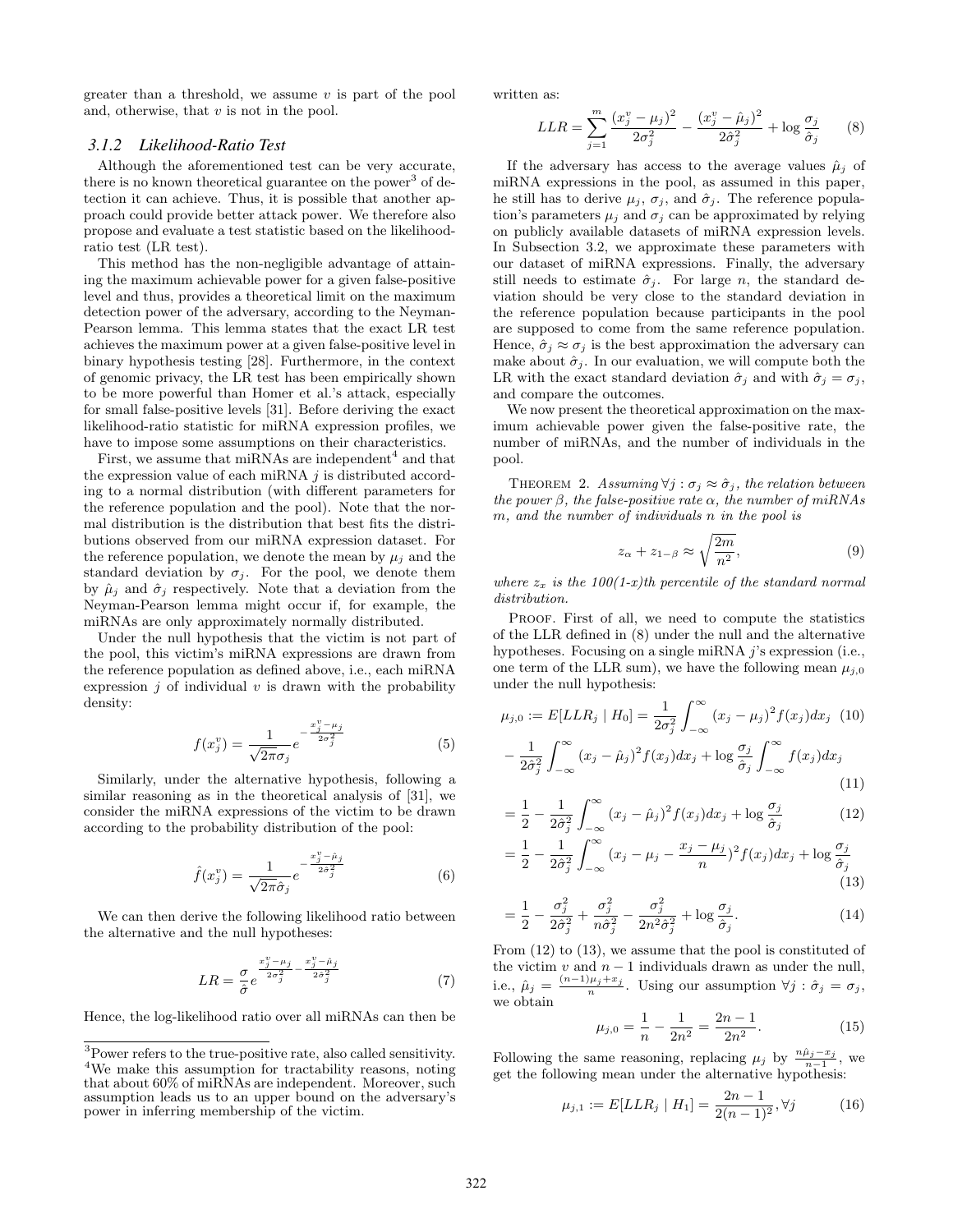The variances of the LLR under the null and the alternative hypotheses are equal to:

$$
\sigma_{j,k}^2 := E[LLR_j^2 \mid H_k] - \mu_{j,k}^2, k \in \{0, 1\} \tag{17}
$$

 $E[LLR_j^2 | H_k]$  can be derived similarly to the means, by using the central moments  $(E[(X - E(X))^c])$  of the normal distribution up to order  $c = 4$ . We obtain the following standard deviations:

$$
\sigma_{j,0} = \frac{2n-1}{\sqrt{2}n^2},\tag{18}
$$

$$
\sigma_{j,1} = \frac{2n-1}{\sqrt{2}(n-1)^2} \tag{19}
$$

Note that the mean and variance statistics do not depend on miRNA  $j$ 's values. Then, for moderately large  $m$ , it is known that the exact LLR statistics are approximately Gaussian, √ which allows us to use the relationship  $m\mu_{j,0} + z_\alpha \sqrt{m} \sigma_{j,0} =$  $m\mu_{j,1} - z_{1-\beta}\sqrt{m}\sigma_{j,1}$ , where  $z_{\alpha}$  and  $z_{1-\beta}$  are the quantiles of level  $1 - \alpha$  and  $\beta$  of the normal distribution. Thus, we obtain the following relations:

$$
\sigma_{j,0} z_{\alpha} + \sigma_{j,0} z_{1-\beta} = \sqrt{m} (\mu_{j,1} - \mu_{j,0})
$$
 (20)

$$
\frac{1}{\sqrt{2}n^2}z_{\alpha} + \frac{1}{\sqrt{2}(n-1)^2}z_{1-\beta} = \sqrt{m}\left(\frac{1}{2(n-1)^2} - \frac{1}{2n^2}\right)
$$
\n(21)

$$
(n-1)^2 z_\alpha + n^2 z_{1-\beta} = \sqrt{2m}(n-\frac{1}{2})
$$
 (22)

$$
z_{\alpha} + z_{1-\beta} \approx \sqrt{\frac{2m}{n^2}} \tag{23}
$$

The theoretical relation does not depend on the average values  $\mu_i$ ,  $\hat{\mu}_i$  of the miRNA expressions, nor does it make any assumptions about their values. It only requires  $m$  to be relatively large. Theorem 2 shows us that, for a successful attack, the number of exposed miRNAs m has to scale with the square of the number of participants in the study  $(n^2)$ , which is better from a privacy point of view than with genomic data where it has to scale linearly with  $n$  [31]. Nevertheless, this *does not imply* that participants in miRNA-based studies are fully protected against membership inference attacks: First, as we will see in our dataset, the number of participants in pools can be lower than 20 in current practice. Second, biomedical researchers constantly keep discovering new miRNAs and, thereby, implicitly increase the number  $m$  of available statistics  $[8]$ . Finally, real case groups can have expression means that are further away from reference population means than what we assume in our theoretical analysis. This can be explained by the fact that miRNA expressions are highly affected by diseases.

#### 3.2 Experimental Results

In this section, we evaluate the two aforementioned attacks and compare their respective performances. Before that, we provide details on the dataset we use for our evaluations (including those in Section 4.2).

#### *3.2.1 Dataset Description*

The dataset was first presented and used by Keller et al. in [23], and is publicly available in the gene expression omnibus (GEO) database under reference GSE61741. It contains the miRNA expression profiles of 1,049 individuals and, hence, can be considered a very rich dataset in the biomedical field. Every profile contains a set of 848 miRNA expressions. 94 of the 1,049 individuals are healthy people whereas the others are affected by one out of 19 diseases: 124 people have Wilms tumor (D1), 73 lung cancer (D2), 65 prostate cancer (D3), 62 myocardial infarction (D4), 47 chronic obstructive pulmonary disease (COPD) (D5), 45 sarcoidosis (D6), 45 ductal adenocarcinoma (D7), 43 psoriasis (D8), 37 pancreatitis (D9), 35 benign prostate hyperplasia (D10), 35 melanoma (D11), 33 non-ischaemic systolic heart failure (D12), 29 colon cancer (D13), 24 ovarian cancer (D14), 23 multiple sclerosis (D15), 20 glioma (D16), 20 renal cancer (D17), 18 periodontitis (D18), and 13 stomach tumor (D19).

Before running our experiments, we filter out non-expressed miRNAs, i.e., those with a median level of expressions over all individuals smaller than 50, which leaves us with 466 expressed miRNAs. This preprocessing phase is standard in the biomedical research field.

#### *3.2.2 Results*

We evaluate our attacks on the aforementioned dataset in two different settings: (i) we randomly pick a varying number  $n$  of individuals from the dataset to form a pool, and (ii) we consider every case group (carrying a disease) desribed above as a pool. The reference population is estimated using the entire dataset, i.e., all 1,049 individuals.

While the first setting allows us to evaluate the attack's success independent of any effects that might be caused by diseases, the second setting is actually more realistic. Indeed, biomedical publications usually include the mean values of cases carrying specific diseases.

We evaluate each attack on aforementioned pools, using each of the 1,049 individuals as a potential victim. Given an attack and a pool, we obtain a test statistic  $T<sub>v</sub>$  for every victim v. We then say v is more likely to be part of the pool than to be part of the reference population if the test statistic is greater than a given threshold t, i.e.,  $T_v > t$ . Depending on whether  $v$  is part of the pool or not, we classify the result as true-positive (v is part of the pool and  $T_v > t$ ), false-positive (v is not part of the pool and  $T_v > t$ ), truenegative (v is not part of the pool and  $T_v \leq t$ ) or falsenegative (v is part of the pool and  $T_v \leq t$ ). These metrics are then used to compute the true-positive and false-positive rates for varying thresholds.

#### *Random Pools.*

In the first setting, we randomly select 50 subsets of  $n$ different individuals among the 1,049 in our dataset, and average the results.

All figures in this section will depict the receiver operating characteristic (ROC) curves that compare the false-positive rate, on the x-axis, with the power of the attack, on the yaxis. We show four different ROC curves for (i) the attack based on the  $L_1$  distances' difference, (ii) the likelihoodratio attack knowing all the population and pool statistical parameters, i.e.,  $\mu$ ,  $\hat{\mu}$ ,  $\sigma$ ,  $\hat{\sigma}$  (referred to as LR exact), (iii) the LR attack not knowing  $\hat{\sigma}$ , and approximating it as  $\hat{\sigma} \approx \sigma$ (corresponding to our assumed threat model), and (iv) the theoretical LR relation derived in Theorem 2 also assuming  $\hat{\sigma} \approx \sigma$ . The figures are shown with a logarithmic x-axis, representing the false-positive rate in the range  $[10^{-3}, 1]$ .

In Fig. 1, we depict three diagrams of randomly constructed pools for  $n \in \{35, 65, 124\}$ . We select these num-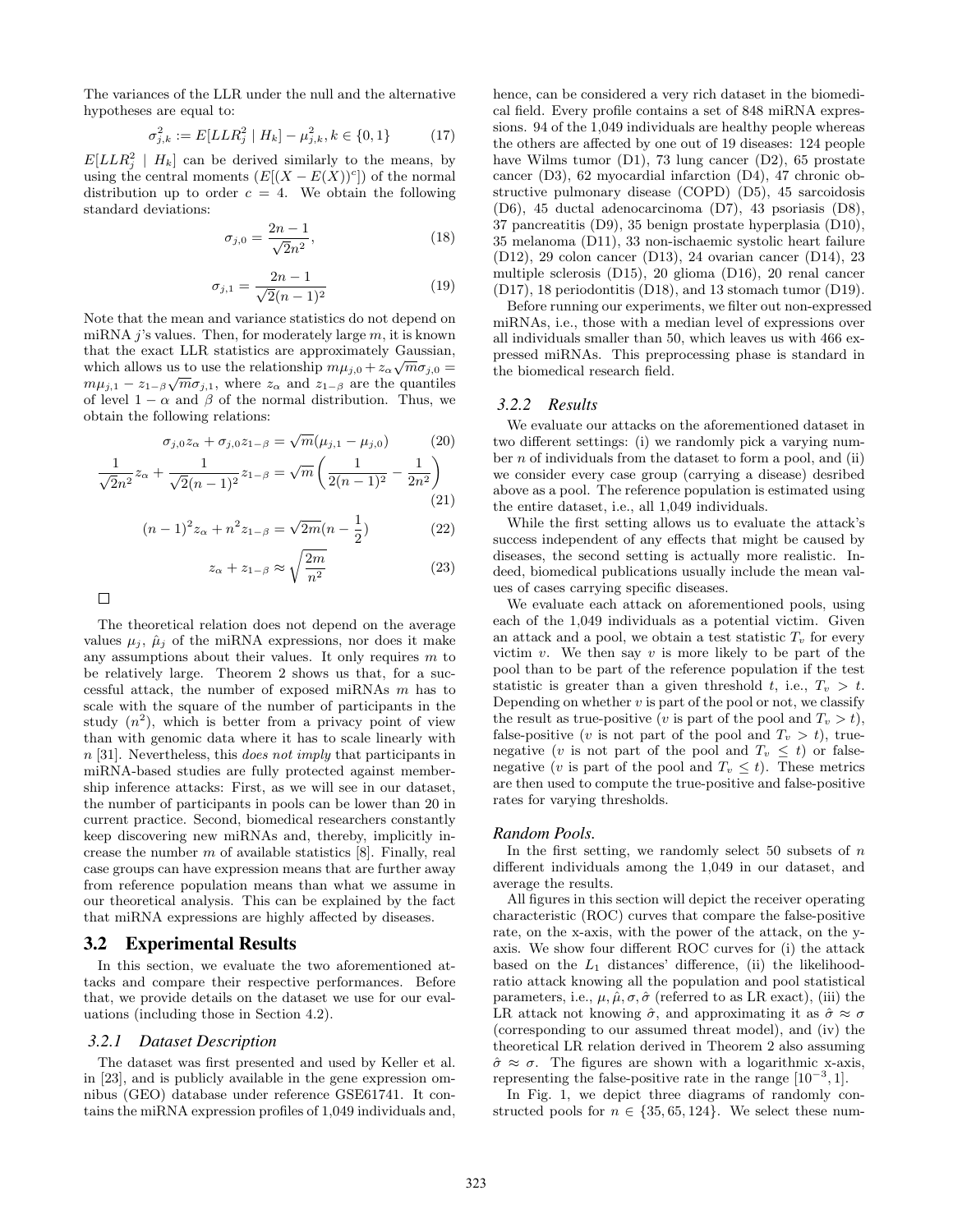

Figure 1: ROC curves for pools of n randomly chosen individuals: (a)  $n = 35$ , (b)  $n = 65$ , (c)  $n = 124$ .

bers because they are representative for our dataset and also correspond to the numbers of cases of three disease-specific groups shown in Fig. 2. For  $n = 35$ , the power of the LR test is more than 40% for a false-positive rate of 10%. As expected, increasing the size of the pool results in a loss of power. The more participants contribute to the pool's statistics, the more challenging it is to identify whether the victim participated in this pool.

In all cases, the exact LR test performs best, most likely due to the availability of all statistical parameters, followed by the LR test corresponding to our threat model. The  $L_1$ distance test achieves the worst power of the empirical tests.

Finally, we observe that the theoretical LR curve is quite close to the empirically evaluated LR curve when  $n = 35$ , but also that it degrades faster when  $n$  increases. This discrepancy is probably due to the fact that the reference population is supposed to be infinite, whereas in practice it is approximated by a finite group of samples.

#### *Case Groups.*

Fig. 2 depicts ROC curves for six different case groups of individuals carrying a specific disease. Specifically, we select six case groups ranging from the smallest (stomach tumor) to the largest (Wilms tumor) number of individuals, and use them as pools. Note that these groups are fairly representative for all of the 19 case groups.

We first observe that, as previously, the exact LR test performs best, followed by the realistic LR test and  $L_1$  distance test in most cases. We also notice that the empirically evaluated attacks perform significantly better than the theoretical approximation of the LR test for almost all case groups.

If we compare the performance on randomly constructed pools in Fig. 1 and on case groups in Fig. 2 for the same number of individuals  $n$ , the attack on case groups yields higher power for the same false-positive level. For instance, we observe a power of around 60% at a false-positive rate of  $10\%$  for Wilms tumor (Fig. 2(f)) against a power of around 25% at the same false-positive rate when the individuals are randomly picked to be part of the pool (Fig.  $1(c)$ ).

Furthermore, as shown by our dataset, it often happens that the case group is very small. Then, in the case of stomach tumor, for example, the power reaches 100% at a small false-positive rate of 3.5%, and 77% at a false-positive rate of  $0.9\%$  (Fig. 2(a)). This demonstrates that one should be very careful when releasing summary statistics about disease-related case groups in miRNA studies, as attacks

against such pools clearly outperform the theoretical LR power. This is certainly due to the fact that miRNA expressions are highly correlated with the overall health status of their owners, and more precisely with their disease status. Note that while case groups affect the inference's success, it cannot be used to classify individuals as healthy or diseased. Bioinformaticians usually carry out such classifications using more advanced techniques such as support vector machines [24].

In any case, we strongly discourage researchers from publishing the exact statistics of disease-specific case groups, at least for pools smaller than a few hundred participants (which we have shown not to be resistant to membership inference attacks). Instead, we suggest to apply probabilistic sanitization before disclosing the summary statistics, or to drastically reduce the number of released means.

Finally, note that an attack aiming at discriminating between two different pools, i.e., classifying whether an individual is part of one of two pools, would be even more successful than ours, as shown in the context of genomic privacy in [31]. For instance, the authors of this paper showed that, if the sizes of both pools were equivalent, then the number of genomic variants needed to achieve a given power and falsepositive rate dropped by four compared to the more complex membership attack in which there is no information about the presence of the victim in any of the pools.

# 4. MEMBERSHIP PROTECTION

In this section, we discuss and evaluate the sanitization of miRNA expression statistics, aiming at protecting the membership of any entity in the pool. To this end, we employ two different techniques, namely (1) adding noise to achieve differential privacy, and (2) publishing only a subset of miRNA expression statistics.

In particular, we first analytically examine the technique based on adding noise, before we empirically evaluate the effect of both our techniques on the privacy of pool's contributors and on the utility for research.

# 4.1 Analytical Results

For the analytical examination of the differential privacy approach, we first determine a suitable noise distribution for the mean statistic, then present utility bounds based on this noise distribution, and finally evaluate the discrepancy between noise magnitudes under two adversarial assumptions and different parameters.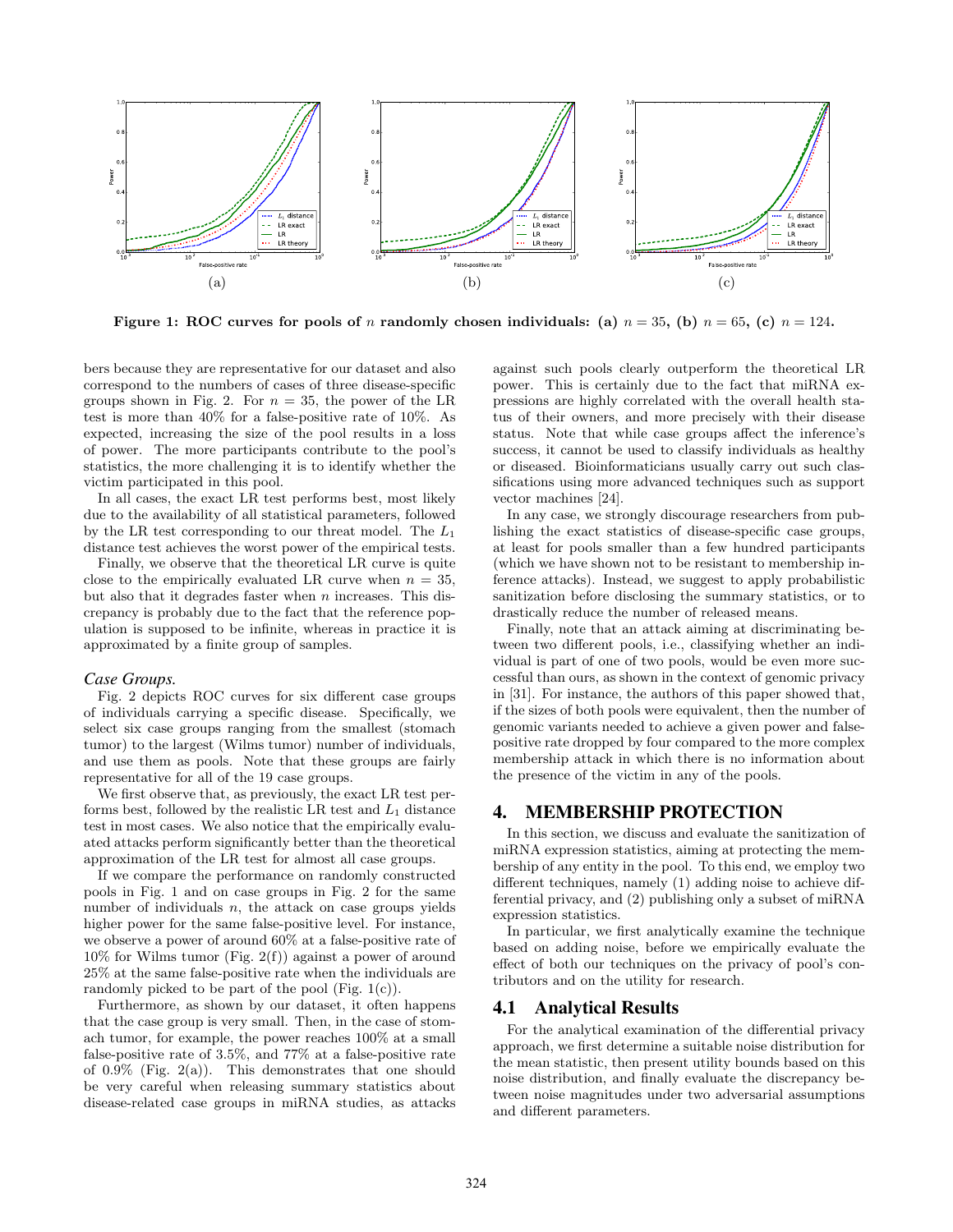

Figure 2: ROC curves for case groups of n individuals carrying: (a) stomach tumor  $(n = 13)$ , (b) renal cancer  $(n = 20)$ , (c) benign prostate hyperplasia  $(n = 35)$ , (d) ductal adenocarcinoma  $(n = 45)$ , (e) prostate cancer  $(n = 65)$ , and (f) Wilms tumor  $(n = 124)$ .

A standard method to achieve differential privacy for realvalued functions is to add Laplace noise: we replace the original mechanism  $f_{\text{avg}}: \mathcal{T} \to \mathbb{R}^m$  by the sanitized mechanism  $f'_{\text{avg}} = f_{\text{avg}} + (Y_1, \ldots, Y_m)$  that adds noise  $Y_i$  to each miRNA expression mean distributed by a suitably scaled Laplace distribution  $L(b)$ . As shown by Dwork et al. [11], we achieve  $\epsilon$ -differential privacy for  $f_{\text{avg}}$  by adding Laplace noise scaled with  $b = \frac{\Delta(f_{\text{avg}})}{\epsilon}$  where  $\Delta(f_{\text{avg}})$  is the global sensitivity of  $f_{\text{avg}}$ , defined as follows.

DEFINITION 3. For the statistic  $f_{\text{avg}} : \mathcal{T} \to \mathbb{R}^m$  that releases the means of m miRNA expression values over n samples, where the expression value of miRNA i has range  $\delta_i$ , the global sensitivity  $\Delta(f_{\text{avg}})$  is determined by

$$
\Delta(f_{\text{avg}}) = \max_{T_1, T_2 \in \mathcal{T}} \|f_{\text{avg}}(T_1) - f_{\text{avg}}(T_2)\|_1
$$

$$
= \max_{T_1, T_2 \in \mathcal{T}} \sum_{i}^{m} |f_{\text{avg}, i}(T_1) - f_{\text{avg}, i}(T_2)| = \sum_{i}^{m} \frac{\delta_i}{n},
$$

where  $T_1$  and  $T_2$  are two datasets differing in one element.

Applying this definition, for every miRNA  $i$  in  $\{1, ..., m\}$  and pool containing *n* individual samples, the noise  $Y_i$  added to the mean to achieve  $\epsilon$ -differential privacy is drawn from  $L\left(\frac{\sum_{k=1}^m \delta_k}{n\epsilon}\right)$ .

Note that the range  $\delta_k$  of miRNA k's expression is the global range of its expression values, not the range within the pool only. In our evaluations, we approximate this range by the difference between the minimum and maximum expression values found in our whole dataset.

One of the main criticisms of differential privacy is that adding noise to the original statistics negates its utility. We now derive a bound for the probability that the most noise added to any element  $f_{\text{avg},i}$  of  $f_{\text{avg}}$  exceeds a value y. Note that, as shown by Ghosh et al. [18], using a geometric noise mechanism can lead to slightly better utility bounds. However, in our specific use case, the high sensitivity of our release mechanism will dominate any practical utility concerns, and we thus stick to the simpler Laplacian mechanism.

THEOREM 3. Let  $f : \mathcal{T} \to \mathbb{R}^m$  and let  $f'_{\text{avg}} = f_{\text{avg}} +$  $(Y_1, \ldots, Y_m), Y_i \sim L(\frac{\Delta(f_{avg})}{\epsilon}).$  Then,  $\forall y \geq 0$ 

$$
\Pr\left[ |f_{\text{avg},i}(T) - f'_{\text{avg},i}(T)| \ge y \right] \le e^{-\frac{\epsilon ny}{\sum_{k=1}^{m} \delta_k}}
$$

PROOF. By Theorem 3.8 in [12], it holds that

$$
\Pr\left[|f_i(T) - f'_i(T)| \ge \ln\left(\frac{1}{\alpha}\right) \left(\frac{\Delta(f)}{\epsilon}\right) \right] \le \alpha
$$

for some probability  $\alpha \in (0,1]$ . Note that, instead of considering the  $L_{\infty}$  norm of the whole output of f as in the original result we bound the difference for anyone of the output values  $f_i$ .

By setting  $y = \ln\left(\frac{1}{\alpha}\right)\left(\frac{\Delta(f)}{\epsilon}\right)$ , replacing  $\Delta(f)$  by the formula derived in Definition 3, and solving for  $\alpha$ , we get our upper bound.  $\square$ 

Given that the range of some of the miRNA expressions in our dataset is very high, the sensitivity  $\Delta(f_{\text{avg}}) = \frac{\sum_i^m \delta_i}{n}$  of the mean statistic will be very high too. Fig.  $3(a)$ , which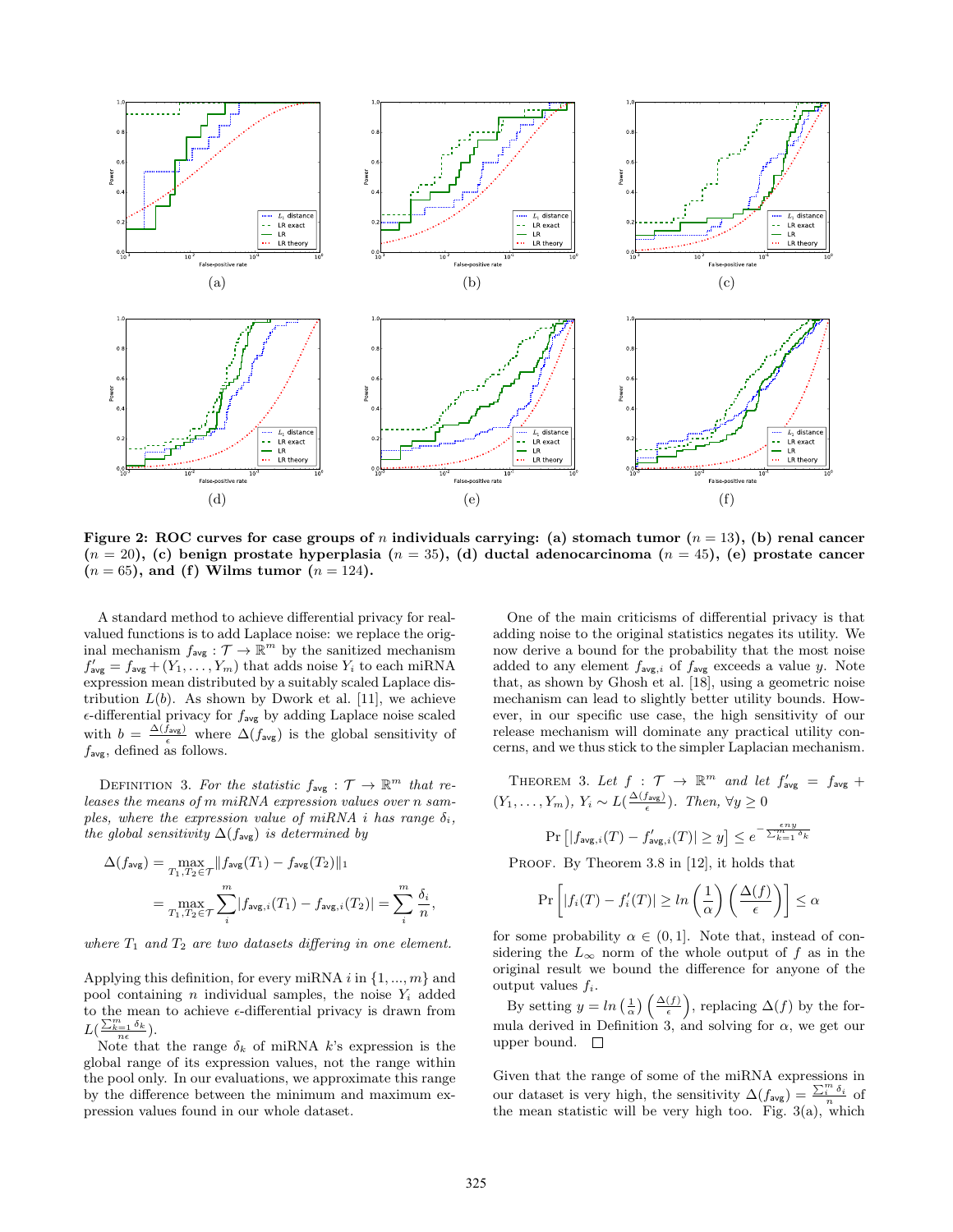

Figure 3: Comparison of initial miRNA expression means and typical noise distributions with and without bounded priors. (a) Empirical complementary cumulative distribution function (CCDF), (b) Probability upper bound  $\eta$  that the noise added to our statistic  $f_{avg}$  is greater than or equal to y, given the membershipprivacy parameter  $\gamma_1 = 1.5$  and  $\gamma_2 = 5$  and the pool sizes  $n_1 = 100$  and  $n_2 = 1000$ , (c) Probability upper bound  $\eta$  given the differential-privacy parameter  $\epsilon \in \{1, 10, 50, 100\}$  and the pool size  $n = 100$ .

represents the miRNA expression means' empirical complementary cumulative distribution function, helps to understand this behavior. Indeed, it shows that the majority of expression values' means are smaller than 200, but also that some are higher than 10,000. Similar substantial discrepancies occur for the expression ranges  $\delta_i$ 's. As the sensitivity is, for every miRNA, by definition, the sum over all miR-NAs' ranges, it affects the noise distribution added to every miRNA similarly. The probability bound on the maximum noise added to  $f_{\mathsf{avg},i}$  is thus large unless the pool contains a large number n of samples, or  $\epsilon$  is large.

We now evaluate whether providing  $(\gamma, \mathbb{D}_B^{[a,b]})$ -positive membership privacy by considering a weaker adversary can help reduce the amount of noise in our context. To achieve membership privacy for bounded prior membership probabilities, we can derive  $\epsilon$  according to Theorem 1 from  $\gamma$  and the priors a and b. Contrary to the application example in [32], in which the adversary aims to distinguish the membership between a case group of size  $n$  and a control group of size  $N-n$ , our adversary has to determine membership in a pool without knowing a priori that the victim is either in the case group or in the control group. Therefore, our priors are not the probabilities of being in the case group or in the control group knowing that the victim is part of the  $N$  individuals contributing their data to the study,<sup>5</sup> but rather the probability that an individual contributed his data to a pool, given that he is part of a given population, much larger than N.

Here, we assume the adversary only knows the country in which the victim lives, and relies on the nation-wide disease-prevalence statistics as background knowledge. Table 1 presents the prior probabilities, for a victim living in the US and for three cancers present in our dataset, and the resulting values of the privacy parameter  $\epsilon$  for each disease and typical values of  $\gamma$ . We notice that, for these values of  $γ$ , the resulting  $ε$  values do not differ a lot between different diseases, even though the prevalence rate, or prior, of D3 is 30 times higher than D19's rate/prior. This can be explained by the relatively small absolute priors given by the prevalence rates.

|                 |        | $\epsilon$   |              |            |
|-----------------|--------|--------------|--------------|------------|
| Ð               | a.b    | $\gamma=1.3$ | $\gamma=1.5$ | $\gamma=5$ |
| D <sub>19</sub> | 0.0003 | 0.2624       | 0.4056       | 1.6104     |
| D17             | 0.0013 | 0.2627       | 0.4061       | 1.6145     |
| D3              | 0.009  | 0.2651       | 0.41         | 1.6464     |

Table 1: Privacy parameters for the diseases D19 (stomach tumor), D17 (renal cancer) and D3 (prostate cancer – male only) achieving  $\gamma$ membership privacy under prior probability determined from disease prevalence rate in the US (collected on [2]).

Fig. 3(b) illustrates the dependence of the utility bound provided in Theorem 3 on the number of individuals in the pool, and on the values of membership privacy parameter  $\gamma$ . We depict the probability upper bound from Theorem 3 (referred to as  $\eta$  in the figure) for the general differential privacy case (i.e.,  $\epsilon = \ln(\gamma)$ ) and for the case with bounded priors, given membership-privacy parameters  $\gamma_1 = 1.5$  and  $\gamma_2 = 5$ , and pools of sizes  $n_1 = 100$  and  $n_2 = 1000$ . For the case with bounded priors (so-called "bounded"in the figure), the privacy parameter  $\epsilon$  corresponding to the membershipprivacy parameter  $\gamma$  has been derived from the priors of disease D3, as provided in Table 1.

We make the following observations from Fig. 3(b). First, for prior membership probabilities that are relevant for our use case, using the privacy parameter with bounded priors determined by Theorem 1 does not make a noticeable difference to using traditional differential privacy (with unbounded priors). Using the privacy parameter determined for the other two diseases (D19 or D17) in Table 1 leads us to the same conclusion. Therefore, we suggest to make use of traditional differential privacy as it provides privacy guarantees against a stronger adversary. For this reason, we focus on traditional differential privacy in our empirical evaluations in the next subsection.

Second, the accuracy of the noised summary statistic increases exponentially with the sample size  $n$ . This is consistent with the result of Theorem 2. In other words, the

<sup>5</sup>Under this assumption, the probability of being in the case or control group is typically 0.5 [32].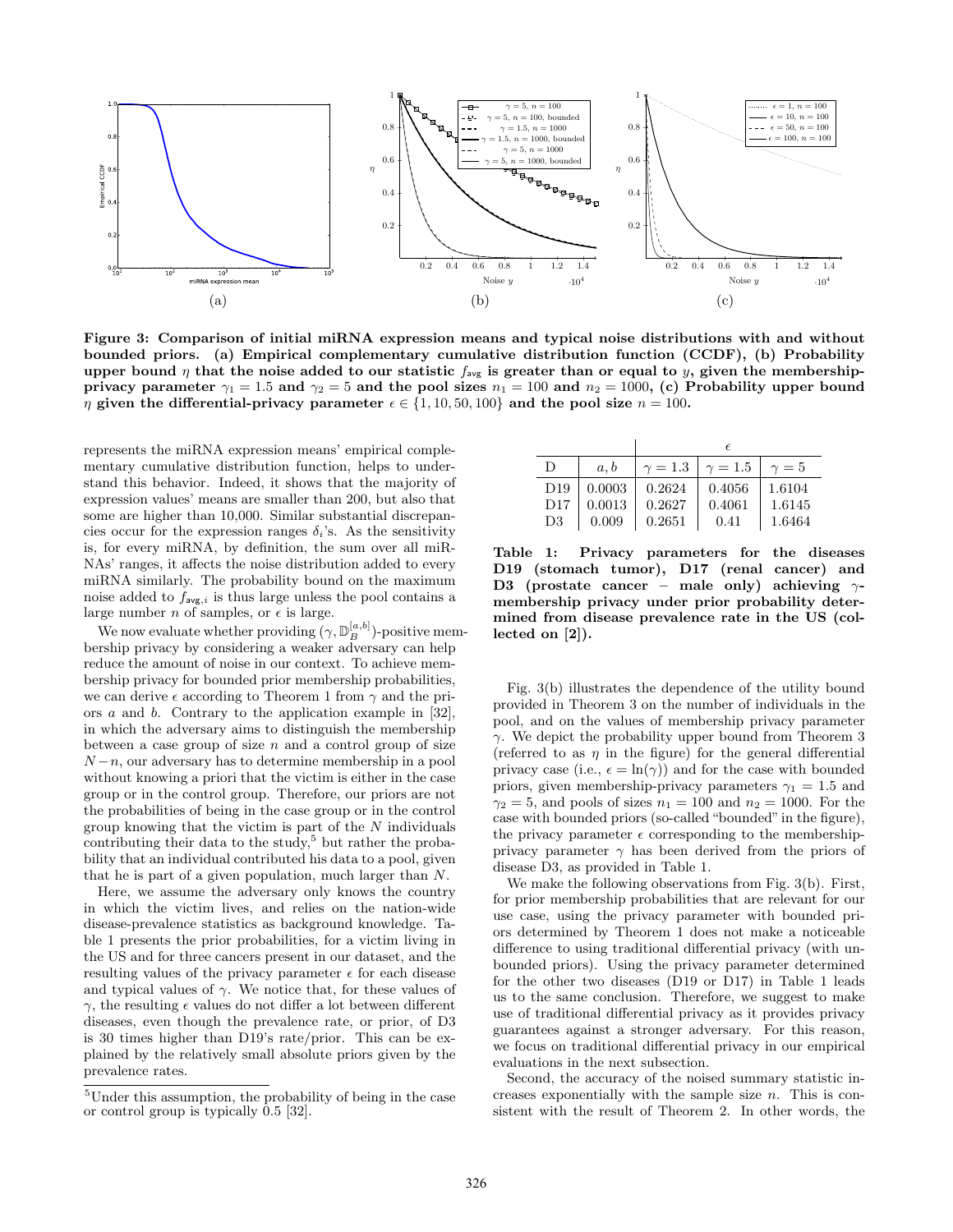

Figure 4: Membership inference attacks in the presence of a differentially private mechanism. AUCs and noise-to-mean ratios for three case groups: (a) stomach tumor, (b) renal cancer, (c) prostate cancer.

higher  $n$  is, the less powerful is the membership attack and the less noise needs to be added to the summary statistics for guaranteeing differential privacy. We can therefore only encourage biomedical researchers to increase the size of their miRNA pools, which will benefit both privacy, accuracy, and significance of their results.

Finally, for the pool sizes we observe in our dataset, the expected accuracy of our noisy summary statistic  $f'_{\text{avg}}$  will be very bad unless we significantly increase the privacy parameter  $\epsilon$ . Fig. 3(c) shows how our utility bound evolves depending on the parameter  $\epsilon$ . By comparing the noise values  $y$  with the means' CCDF of Fig. 3(a), we clearly notice that the noise is too large with respect to most of the miR-NAs' means with the chosen (low) privacy parameters. Since  $\epsilon$  is a parameter that can be freely chosen by the designer of the sanitization mechanism, we will, in our evaluation in the following section, examine how far we can increase  $\epsilon$  while at the same time ensuring that the attacks presented in Section 3 are countered. In any case, given the sensitivity of the mean statistics of miRNA expressions, we can expect that  $\epsilon$ will have to be large to reach a level of noise that is not too high. Then, if  $\epsilon$  is large (and consequently  $\gamma$  is very large), there is again almost no utility difference between providing membership privacy with bounded or unbounded priors (i.e., differential privacy).

#### 4.2 Experimental Results

In this section, we evaluate first the impact of the differentially private mechanism on the membership attack, and on the utility. Then, we evaluate the effect of hiding a certain number of released miRNA expression means.

#### *Differentially Private Mechanism.*

We follow the approach presented above for ensuring  $\epsilon$ differential privacy. That is, we generate the noise vector  $Y$  from  $m$  randomly generated Laplacian samples drawn from  $L(\frac{\sum_{k=1}^{m} \delta_k}{n\epsilon})$  and add its value to the vector of miRNA expression means:  $\hat{\mu}' = \hat{\mu} + Y$ .

We repeat this process 1000 times, evaluate each run as presented in Section 3.2, and derive the average ROC curve and its resulting area under the curve (AUC) for  $\epsilon$  between 1 and  $10^4$ . Note that an AUC of 0.5 represents a similar performance as randomly guessing whether the victim is part of the pool or not, meaning best privacy. On the contrary, an AUC of 1 represents the worst outcome from a privacy perspective: 100% power at any false-positive level.

In this subsection, we focus on three case groups related to cancer that represent the groups for which the membership attack was most successful (see Fig. 2). Figures  $4(a)$ – (c) show the AUC of the  $L_1$  distance and LR attacks, and the noise-to-mean ratio  $\frac{1}{m} \sum_{i=1}^{m} \frac{|Y_i|}{\hat{\mu}_i}$  resulting from the noise mechanism. This ratio can be viewed as an indicator of the utility of the published statistics: A ratio of 0 means that all utility is preserved whereas a ratio of 1 means that, on average (over all runs and miRNAs), the added noise is equivalent to the initial mean.

First of all, we observe that, for all three depicted case groups, when noise is added to the actual means, the  $L_1$ distance test can perform better than the LR test. In other words, the  $L_1$  distance test is more robust to noise than the LR test. While this observation might seem counterintuitive at first glance, especially because of the Neyman-Pearson lemma, it becomes more apparent when revisiting the impact of the noise on the tests: The  $L_1$  distance test is influenced by the noise in a linear shift of the distance between the victim and the pool's mean values. However, for the LR test, this distance is scaled quadratically. Hence, the LR test is more sensitive to noise than the  $L_1$  distance test. Moreover, this observation does not invalidate the Neyman-Pearson lemma, but changes the assumptions imposed on the data.

In general, the figures show that there is no ideal  $\epsilon$  value bringing both membership privacy and full utility. In order to achieve perfect privacy against the membership attack with the  $L_1$  distance,  $\epsilon$  must be smaller than 10. Choosing the privacy parameter  $\epsilon = 10$ , however, can significantly decrease the utility of the miRNA expression means, from approximately 100% added noise (compared to the mean) for stomach tumor (Fig.  $4(a)$ ) to around 10% added noise for prostate cancer (Fig.  $4(c)$ ). We clearly observe that the number  $n$  of participants in the pool plays a positive role on the privacy-utility trade-off, confirming our analytical findings. Indeed, as already mentioned, a higher value of  $n$  reduces the noise for the same  $\epsilon$  value, and reduces the success of the membership attack in general.

#### *Hiding Mechanism.*

Considering that the differentially private method adds too much noise when  $n$  is relatively small (typically smaller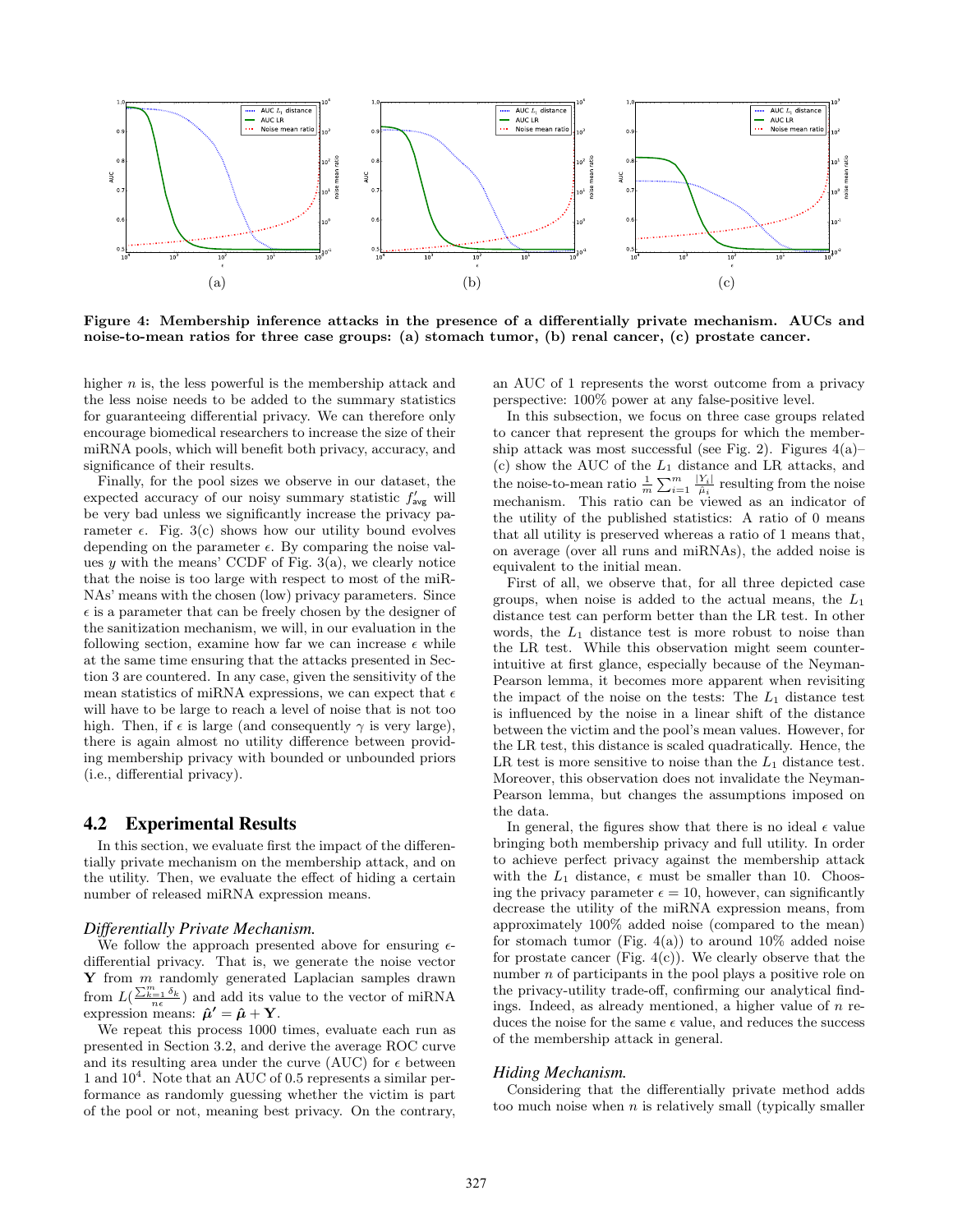

Figure 5: Membership inference attacks in the presence of a hiding mechanism. AUCs for three case groups: (a) stomach tumor, (b) renal cancer, (c) prostate cancer.

than 50, like for the stomach tumor and renal cancer case groups), we also propose a non-perturbative mechanism that discloses only a subset of miRNA expression means. Ideally, this protection mechanism could obfuscate miRNA means irrelevant to the research study, such as miRNAs that are found not to be associated with the disease of interest.

In our experiments, we randomly select the subset of miR-NAs to be hidden, in order to have a general idea on the impact of hiding miRNA means. To this end, we first randomly sample 50 different orders of the 466 miRNAs. Then, for each of these 50 ordered sequences, we decrease the number of released miRNA expression means from all miRNAs  $(m = 466)$  to  $m = 1$ . Finally, we average the attack results over the 50 samples for every number m. Figures  $5(a)$ –(c) show the AUCs of the attacks presented in Section 3.

In contrast to the differentially private mechanism, the hiding of miRNA expression means preserves the guarantees of the Neyman-Pearson lemma and the assumptions of our data model, yielding the LR attack to always outperform the  $L_1$  distance attack. We also observe that the theoretical LR's AUC slightly underestimates the success of the attack, as already noticed in Subsection 3.2, due to the diseasespecific pool. Moreover, we notice that theoretical AUC specific pool. Moreover, we notice that theoretical AUC<br>curves are shaped like  $\sqrt{m}$ , as expected from relation (9) of Theorem 2. This decreasing success of the attack is also observed in both empirical curves, but in a sharper manner and with a significant decrease with very few miRNAs. The empirical LR curve especially shows almost maximal AUC for  $m = 50$ . This demonstrates that, in practice, due to the type and behavior of miRNA data, the LR attack is very robust against a decreasing number of released miRNA means. This should again warn privacy designers about the theoretical relation that underestimates the actual attack success, with disease-specific pools.

Concerning the general impact of the hiding mechanism on privacy, we notice that it does not substantially improve the situation if more than 50 miRNA means are disclosed. The number of published miRNA expressions has to be very small in order to achieve low AUCs, typically smaller than 10. In comparison to the differentially private mechanism, the AUCs with hiding never reach a point near random guessing (i.e., 0.5). Hence, while this protection mechanism might be more desirable for biomedical researchers, because it does not perturb the released data, it is not able to fully protect membership privacy.

# 5. RELATED WORK

Here, we present the previous work on membership privacy in genome-wide association studies (GWAS) and how it relates to our work.

Homer et al. were the first to present a membership attack by relying upon allele frequencies (i.e., means of genomic variants' values) and the  $L_1$  distance between those and the actual genomic data of the victim [19]. Wang et al. extend this attack by making use of the correlations among the different positions in the genome [34]. This improvement on the attack allows them to use the statistics related to only a few hundreds genetic variants. Zhou et al. further analyze the theoretical complexity of membership and recovery attacks based on summary statistics [38]. Sankararaman et al. show empirically that the likelihood-ratio test is more powerful than the  $L_1$  distance attack proposed by Homer et al. [31]. Moreover, they derive a theoretical bound on the LR test that provides a very good approximation of the empirical LR test. Our work confirms that, for miRNA expression data, the empirical LR test is better than the  $L_1$ distance attack. In contrast, our theoretical relation shows that, in the miRNA case, for a successful attack, the number of miRNAs  $m$  has to scale with the square of the number  $n$  of participants in the pool. However, our relation is less accurate than theirs with respect to the empirical evaluation, especially when the pools contain individuals carrying a specific disease. This discrepancy can be explained by two facts: (i) the dimensions of both  $m$  and  $n$  are relatively small compared to those in the genomic setting considered in [31], typically an order of magnitude smaller for both, and (ii) miRNAs are certainly more affected by diseases than the genome is (as the latter is very stable and only has a few out of millions of variants associated with a given disease).

On the defense side, various papers have studied how to properly apply noise on summary statistics for protecting the privacy of GWAS participants. Johnson and Shmatikov propose and implement algorithms for accurate and differentially private computation of various statistics of interest, such as the location of the most significant genomic variants, or the p-values of statistical tests between a given variant and the associated diseases [20]. Uhler et al. have also proposed to rely on differential privacy for sharing GWAS results privately. In [33], they present methods for privately disclosing allele frequencies, chi-square statistics, and p-values. In [36], Yu et al. extend these methods by allowing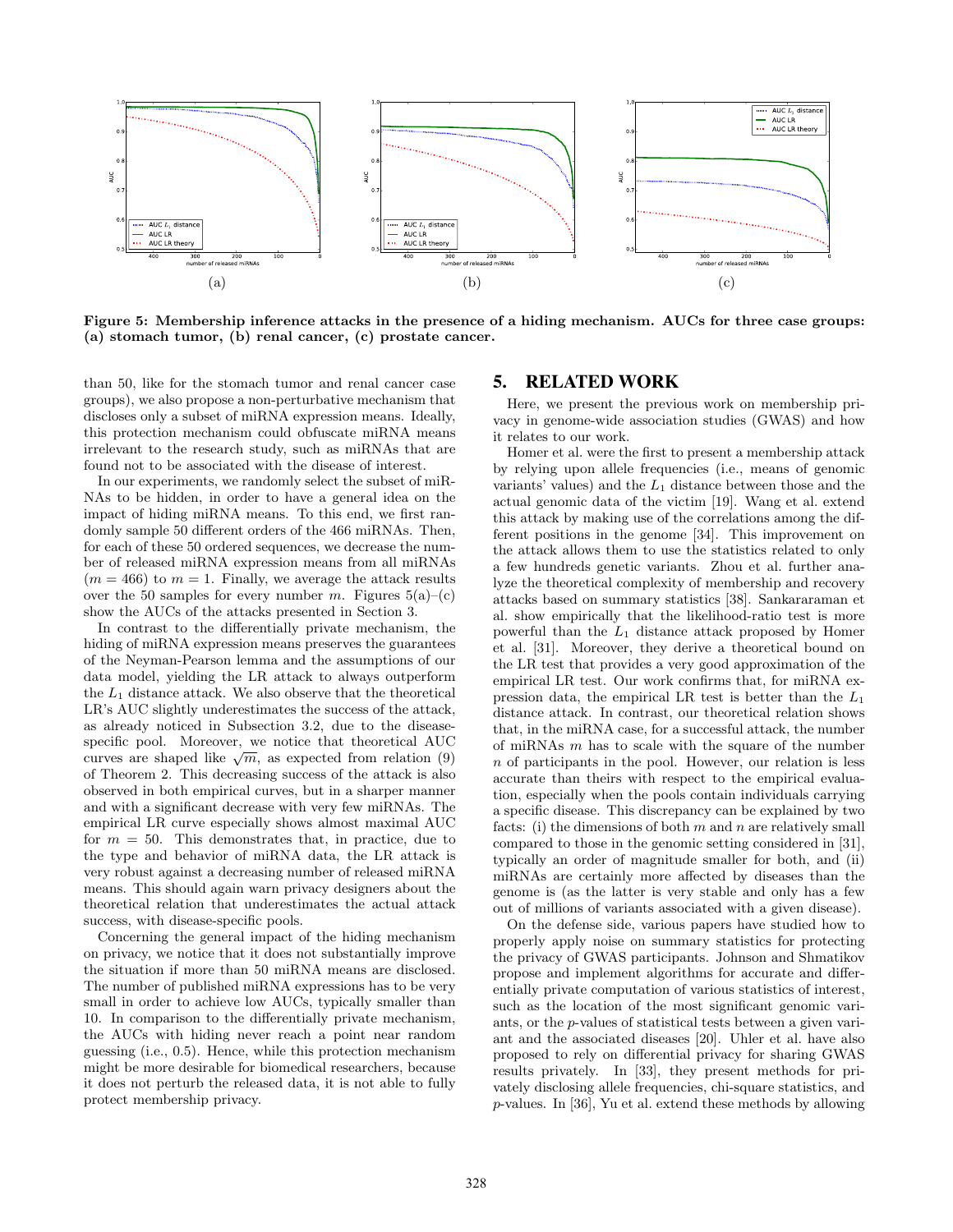for an arbitrary number of cases and controls, assess their performance and compare it with the mechanism proposed by Johnson and Shmatikov. In [37], Yu et al. present a differentially private mechanism for logistic regression and show how it can be applied to the analysis of GWAS data. In the pharmacogenetics context, Fredrikson et al. show that differential privacy mechanisms can induce bad warfarin dosing, thus expose patients to an increased risk of stroke, bleeding events, and mortality [16]. Many of these previous works also highlight that the amount of noise to be added to the summary statistics is non-negligible, and thus can lead to an unacceptable loss for research utility.

Tramèr et al. [32] investigate how a relaxation of differential privacy that considers weaker adversary can help reach a better privacy-utility trade-off for releasing differentially private chi-square statistics in GWAS. We show that, given the structure of miRNA expression data, the same relaxation does not help much to improve utility in our context, and we thus deduce that the traditional differential privacy model can rather be used to release miRNA expression statistics. Finally, Dwork et al. analyze the robustness of the membership attack on noisy summary statistics, and briefly present a generalization to real-valued data [13]. Contrary to their work, we have fewer restricting assumptions (such as the range of the means bounded between -1 and 1 in their work), we consider a reference population containing a substantially greater number of individuals than in the pool, and we provide an experimental validation of our analytical results with real data. Our theoretical relation confirms their result, i.e., that the dimensionality of the data (referred to as  $m$  in this work, d in theirs) for a successful attack scales with  $n^2$ . However, our empirical results demonstrate that these theoretical bounds should be taken very cautiously depending on the application context.

# 6. CONCLUSION AND FUTURE WORK

This work sheds light on privacy risks stemming from miRNA expression data, showing that it is possible to detect membership in miRNA-based studies' datasets by relying on their published mean statistics. In particular, we present two attacks, one based on the  $L_1$  distance and the other based on the likelihood-ratio test known to be optimal. The theoretical limit derived for the latter attack has nevertheless to be taken very cautiously: Indeed, miRNA expressions are substantially more affected by the health status than genomic data. Therefore, as miRNA-based studies very often contain individuals carrying specific diseases, their statistics are further away from healthy general population's statistics, which in turn increases the adversary's power to detect membership of a given individual. Our experimental results confirm this by clearly showing that membership is much easier to detect in disease-specific datasets than in random ones.

Moreover, we propose and thoroughly study two protection mechanisms: The first protection mechanism is based on the notion of differential privacy, perturbing the released miRNA expression means, whereas the second technique only releases a subset of the miRNA expression means. We observe that the differentially private mechanism is able to protect the privacy, effectively decreasing the attacks' success to nearly random guessing. However, the amount of noise introduced by this protection mechanism might render the released statistics useless, in particular for small

datasets. In general, we recommend the following approach for ensuring membership privacy for study participants and preserving the biomedical utility of the data: Having a large number of participants, at least a couple of hundreds and, if necessary, slightly perturbing the summary statistics in a differentially private manner.

Possible future directions include the derivations of theoretical bounds on the attack power with noisy statistics. It would also be important to evaluate the impact of correlated miRNAs. Finally, it could be interesting to formally quantify the increased power of the attack when the adversary does not aim to detect membership in one pool, but rather wants to detect membership between two pools.

### 7. ACKNOWLEDGEMENTS

This work was supported by the German Federal Ministry of Education and Research (BMBF) through funding for the Center for IT-Security, Privacy and Accountability (CISPA) (FKZ: 16KIS0656) and by the German Research Foundation (DFG) via the collaborative research center "Methods and Tools for Understanding and Controlling Privacy" (SFB 1223), project A5.

# 8. REFERENCES

- [1] Arrayexpress. https://www.ebi.ac.uk/arrayexpress. Accessed: 2016-02-12.
- [2] Cancer statistics. http://seer.cancer.gov/statfacts/html/all.html. Accessed: 2016-05-18.
- [3] Gene expression omnibus. http://www.ncbi.nlm.nih.gov/geo. Accessed: 2016-02-12.
- [4] Genome-wide association studies. https://www.genome.gov/20019523/genomewideassociation-studies-fact-sheet/. Accessed: 2016-04-29.
- [5] Health insurer anthem discloses customer and employee data breach. http://www.computerworld.com/article/2879649/ health-insurer-anthem-discloses-customer-andemployee-data-breach.html. Accessed: 2016-02-03.
- [6] Human miRNA disease database. http://www.cuilab.cn/hmdd. Accessed: 2016-05-15.
- [7] Medical data a new target for hackers. https://www.logpoint.com/se/about-us/blog/249 medical-data-a-new-target-for-hackers. Accessed: 2016-02-03.
- [8] Number of microRNAs in human genome skyrockets. http://www.genengnews.com/gen-news-highlights/ number-of-micrornas-in-human-genome-skyrockets/ 81250958/. Accessed: 2016-04-29.
- [9] M. Backes, P. Berrang, A. Hecksteden, M. Humbert, A. Keller, and T. Meyer. Privacy in epigenetics: Temporal linkability of microRNA expression profiles. In Proceedings of the 25th USENIX Security Symposium, 2016.
- [10] C. Dwork. Differential privacy: A survey of results. In Proceedings of the 5th International Conference on Theory and Applications of Models of Computation  $(TAMC)$ , pages 1-19, 2008.
- [11] C. Dwork, F. McSherry, K. Nissim, and A. Smith. Calibrating noise to sensitivity in private data